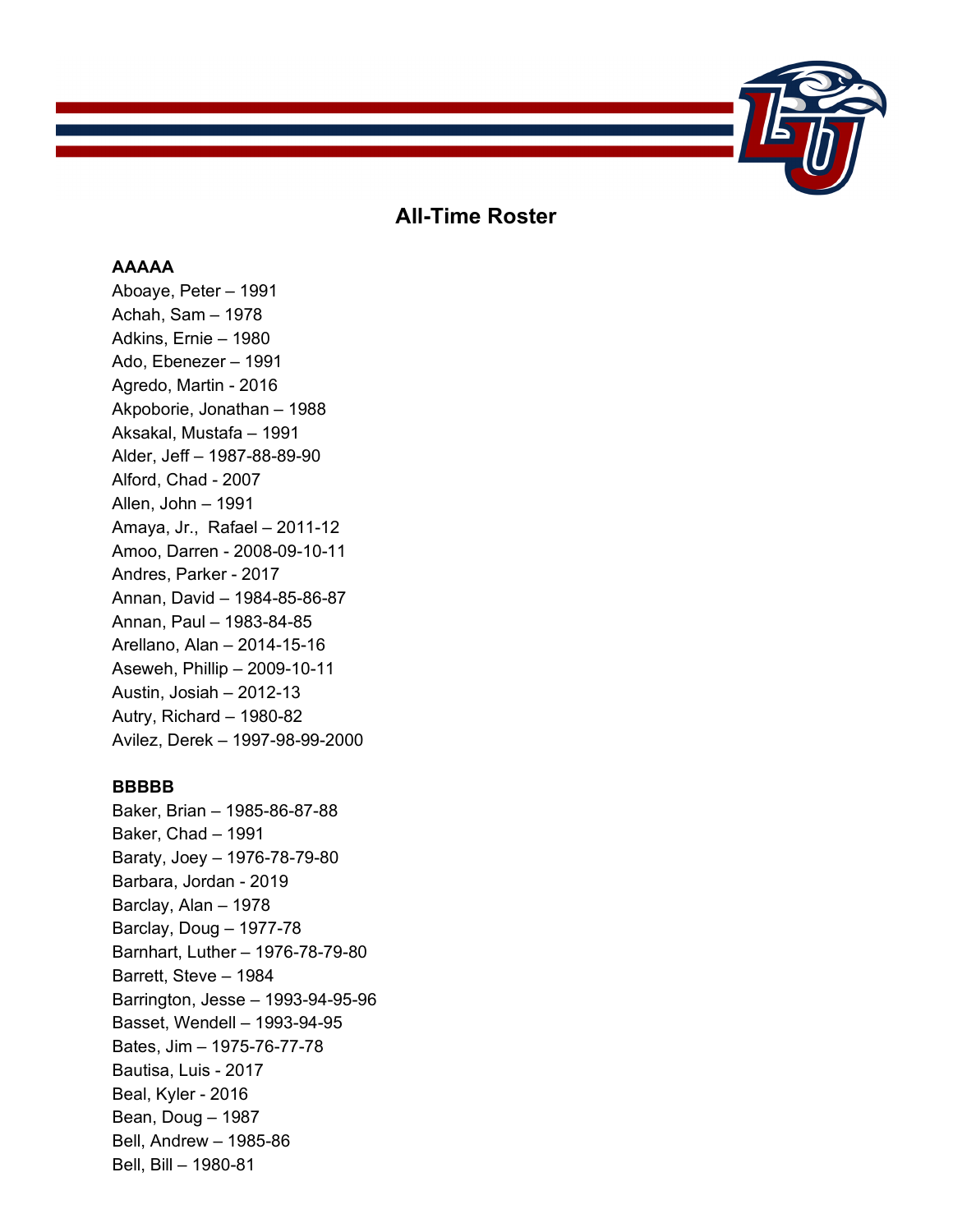Bell, Craig – 1979-80 Bellarde, Nico – 2015-16-17-18 Bentick, Uriah – 2009-10-11-12 Betts, Brandt – 2021SP Biddle, Brian – 1995 Biddy, Brook – 2001 Boateng, Joshua – 2006-07-08 Bonheim, Scott – 1978-79-80 Borutskie, Brayden – 2019-2021SP Boscaljan, Charles – 1978 Bowman, Greg – 1975-76-78 Bradham, Andrew – 2003-04 Breitmeyer, Kyle – 2010-11-12-13 Brownlee, Kian – 1996-98-99-2000 Bullock, Timothy - 2008-09-10-11-12 Bullock, Tyler – 2012-13-14 Bumbut, Adrian – 2004-05-06-07 Buonadonna, Joe – 1995 Burklo, Jonathan – 2002-03-04-05 Burnett, Filip – 2019-2021SP Burris, Carter – 2016-17-18-19 Burris, Don – 1989 Bynum, Bobby – 2017-18-19

# **CCCCC**

Cancura, Pavel – 2000-01-02-03 Cantu, Mike – 1995 Carlisle, Jake – 1997 Carr, Kyle – 2015-16 Carrasco, Paul – 1993-95 Carty, Austin - 1999-2000-01 Cassidy, David – 2004-05-06-07 Castro, Rafael – 2018-19 Caudill, John – 1981-82-83-84 Chappell, Sam – 2010-11-12-13 Chase, Adam – 1997 Chasteen, Tucker – 2015-16-17 Chastian, Cameron – 2005-06-07-08 Chavez, Jovanni – 2014-16-17 Chavez, Juan Carlos – 2005-06-07-08 Chavez, Luis - 2013 Chidester, Brian – 2002-03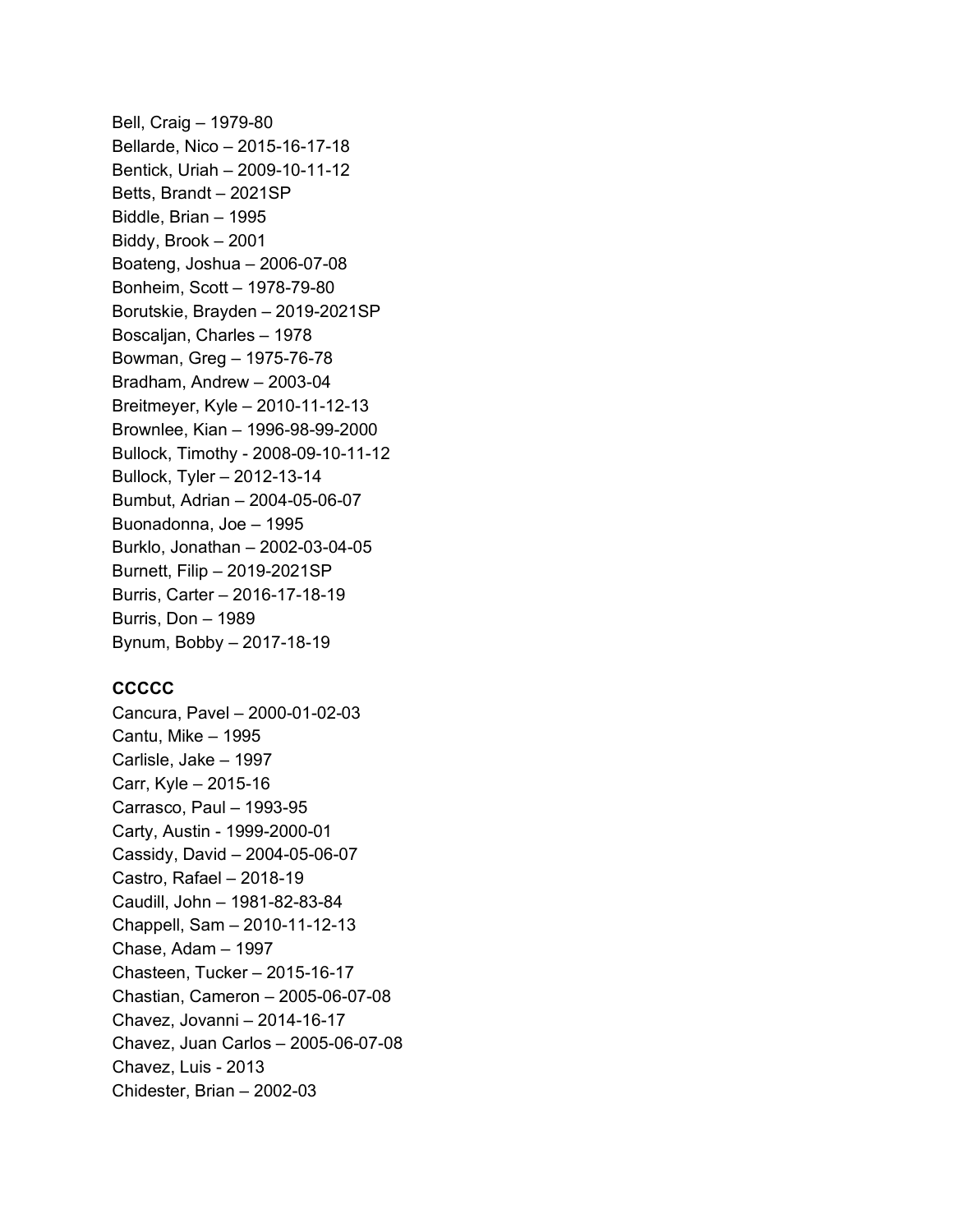Chorak, Karol - 2008 Christian, Jason – 1993-94-95 Clark, Rob – 1988 Clark, Seth – 2019-2021SP Clark, Zack – 2009-10-11-12 Coache, Jonathan – 2004-05-06 Cochran, Don – 1989 Coleman, Will – 2013-14-15 Collins, John – 1990-91-92 Combs, Paul – 1995-96 Conway, Danny – 1978-79 Cooke, Kevin – 1990 Cooper, Bryce – 1995-96 Cordero, Danny – 2019-2021SP Corrales, Armando - 1999-2000-01-02 Cramer, Gary – 1982-83 Crosley, Corban – 2016-17 Cross, Robert - 2010 Crowell, David – 1979 Cupid, Kyle – 2004-05

#### **DDDDD**

Dabbs, Bobby – 2003-04 Darnell, Daniel – 2002-03-04-05 Davis, Hayden - 2015 Davis, John – 1987-88-89-90 Davis, Lee – 1988 Deitrich, Bryce - 2017 Delmanico, Reid – 1978 Devilbiss, Dan – 1978-82-83 Dickens, Chris – 1984-85-87 Dieudonone, Raymond – 1978-79-80 Diouf, Dre – 2015-16 Dobson, Kent – 1995-96-97 Dominguez, Alex – 2013-15-16-17 Donaldson, Hollis – 2001-02-03-04 Donaldson, John – 1989 Duininck, Sam – 2010-11-12-13 Dunn, Noah – 2018 Dunn, Steve – 1978 Dutey, Shalom – 2016-17-18-19 Dupere, Adam – 2006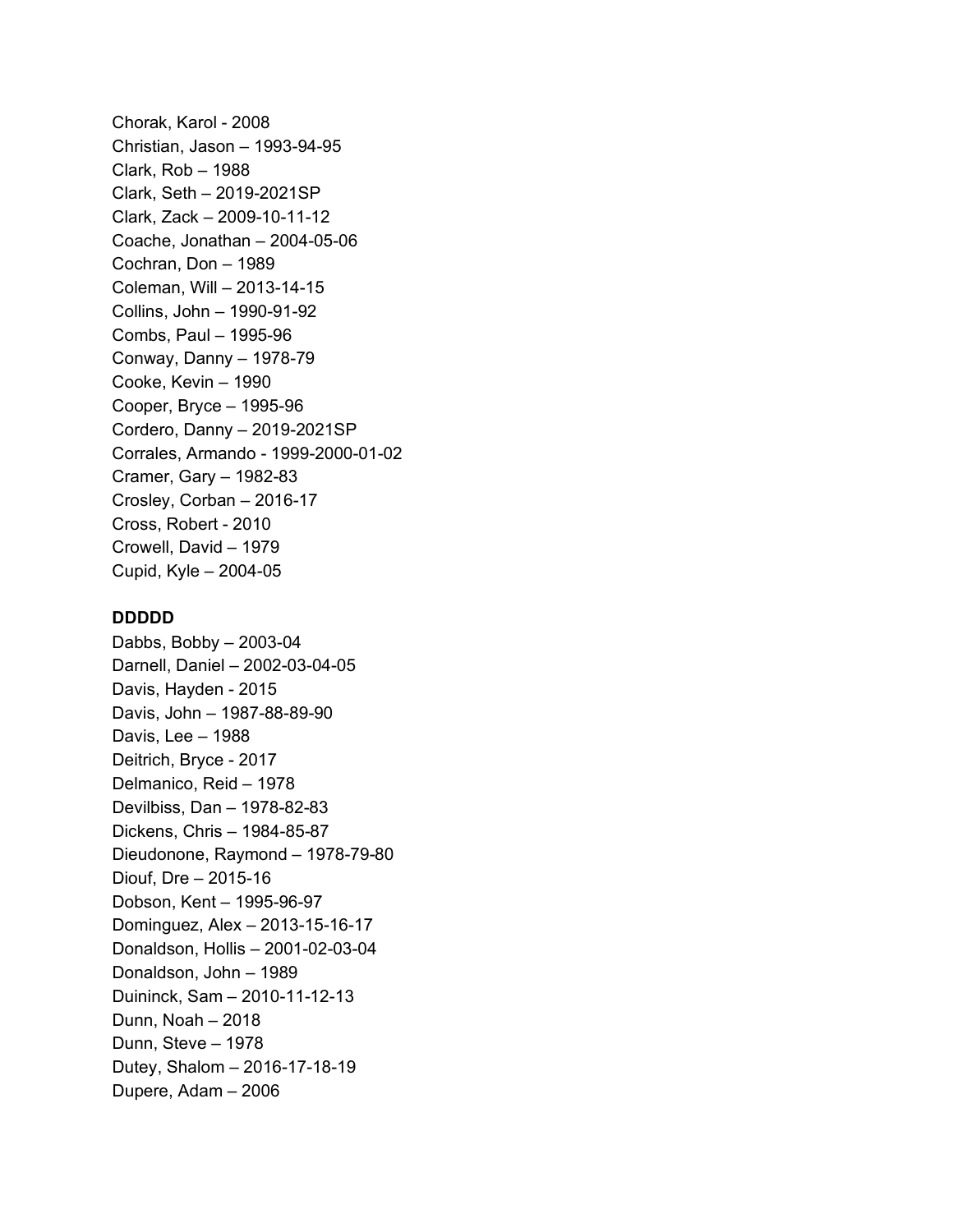# **EEEEE**

Eberle, Luke – 2021SP Edman, Brian – 2007-08-09-10 Edwards, Daryl – 1978 Egan, Jeff – 1995-96 Espinosa, John – 1990 Evans, Scott – 1983 Everhart, Shawn – 2003 Engbers, Brogen – 2017-18-19

#### **FFFFF**

Findley, Gabe – 2021SP Fisher, Bo – 2003 Fleming, Conner – 2014-15 Folikwe, Robinson – 1993 Foxwell, Jamie – 2011-12-13-14-15 Franzen, Richard Blake – 2021SP Frederick, Paul – 1983 Freerksen, Brian – 1987 Fries, Jonathan – 1993 Fuller, Casey – 1996-97

# **GGGGG**

Garber, Dan – 2005-06-07 Garcia, Isidoro – 2017-18 Garcia, Ruben – 2017-18-19 Gardner, Grayson – 2021SP Garlock, Steve – 1979-80-81 Garnett, Kyle – 2021SP Gaunt, Jerry – 1988-89 Gehman, Bill – 1979-80-81 Gehman, Jeff – 1979-81 Geisler, Shane – 2017-18-19-2021SP Gelatt, Mike – 2004-05-06-07-08 Gibson, Russell - 1998 Gilbert, Paul – 2007-08-09-10 Gill, Adam - 1998-99-2000 Glass, Jimmy – 1977-78-79 Glastetter, Clyde - 2012 Godfrey, Evan – 2017-18-19 Godfrey, Scott – 1990-91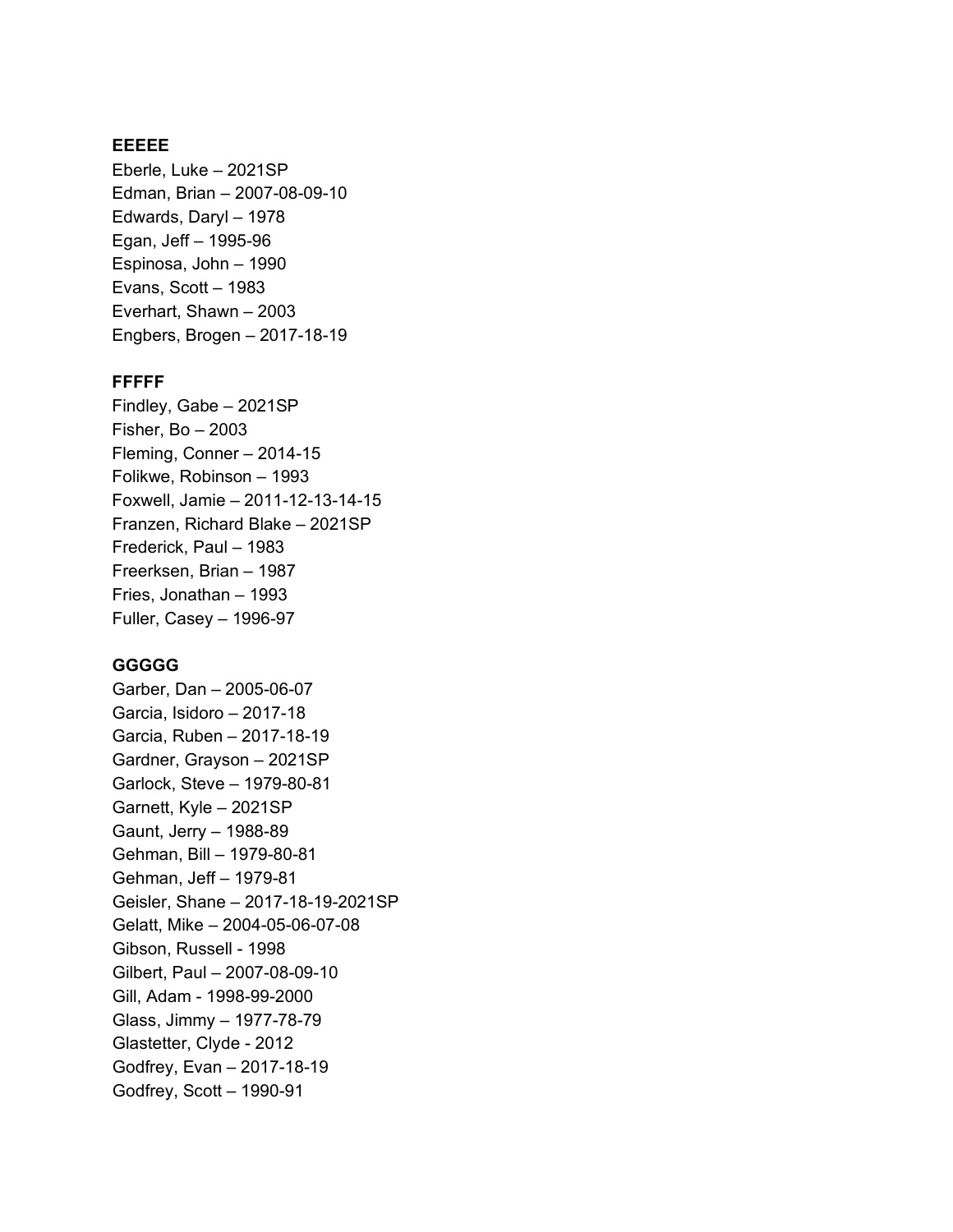Godwin, Adam – 2001-02-03-04 Goeins, Fred – 1985 Gomez, Jose – 1997-98-99-2000 Gooch, Steve – 1982-83-85-86 Goodling, Jacob – 2021SP Graham, Will – 1995-96 Gray, David - 2013 Griffith, Michael – 2004-05-06 Grover, Danny – 1975-76-77 Guinn, David – 2001-02-03-04 Guzman, Juan – 2006-07-08-09

#### **HHHHH**

Haastrup, Benjamin – 1985 Hagner, John – 1986 Ham, David – 1993 Hammond, Robert – 1976-77-78-79 Hankins, Timothy – 2011 Hansen, Chase - 2016 Harbison, Tim – 2012-13-14-15 Hassell, Terry – 1991 Hatter, Logan - 2016 Hay, Kevin - 1999-2000-01-02 Heard, Hunter – 2019-2021SP Heard, Dustin - 2017 Heery, Patrick - 1999-2000-01-02 Helliwell, Sean – 1990 Hinkson, Austin – 2002-03-04 Hollis, Brian – 1983-84 Holloman, Tony – 1982-83-84 Holmes, Noah – 2019-21SP Hopper, Chris - 2000 Horn, Simon – 1981 Houlahan, Mark – 1989 Hovious, Chase – 2016-17-18 Hudson, Hunter – 2014-15 Huffman, Kevin – 1994-95-96-97 Huss, Michael – 2021SP

# **JJJJJ**

Jackson, Ivan – 1990 Jacob, Isang - 1988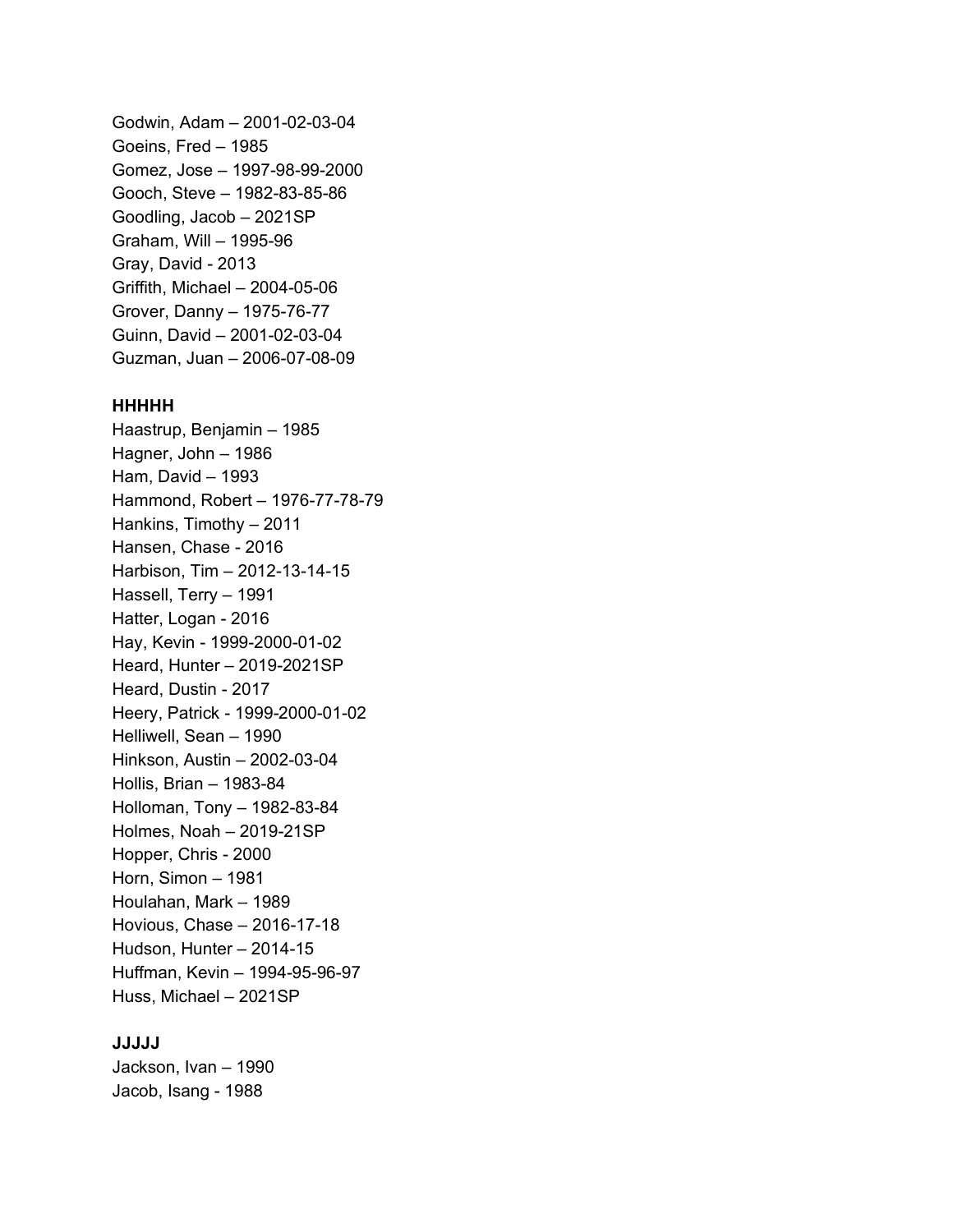Jenks, John - 1998 Jividen, Doug – 1981-83 Johnson, Ben – 1995-96-97-98 Johnson, Jeff – 1992-93-94-95 Johnson, Joel – 1994-95 Johnson, Samuel – 1984-85-86-87 Jones, Andrew - 2008-09-10-11-12 Jones, John – 1981-85 Joseph, Travis – 2009-10-11-12

# **KKKKK**

Kappler, Andrew – 2004-05-06-07 Kappler, Jeremiah – 2004-05-06-07 Karl, Khalil – 2014-15 Kellum, Brad – 1992-93-94 Kearns, Isaac – 2001 Kellum, Brentley – 2000-01-02-03 Keys, Kelly – 1980-81-82 Kimak, Jason - 1998 King, Jonathan – 1994-95-96 Kirim, Joe – 1977 Klaye, Seth – 1989 Klein, Doug – 1982-83 Knapp, Steve – 1985 Knoebel, James – 2016-17-18 Konga, Glodi – 2014-15 Kosoko, Oluwatomiwa – 2013-14-15-16 Kufour, John – 1980 Kuhl, Phil – 1978 Kurtz, Bay – 2014-15

#### **LLLLL**

LaBouyer, Andre – 1979 Lamp, Paul – 1994 Larson, Joe – 1994-95-96-97 Lauber, Ryan – 2001 Lee, Jeremy – 2012-13-14-15-16 Letsen, John – 2005-06-07 Lewis, Toby – 2004-05-06-07 Livermore, Russell – 1981-82 Livingston, Bruce – 1983 Lukens, Bill – 1987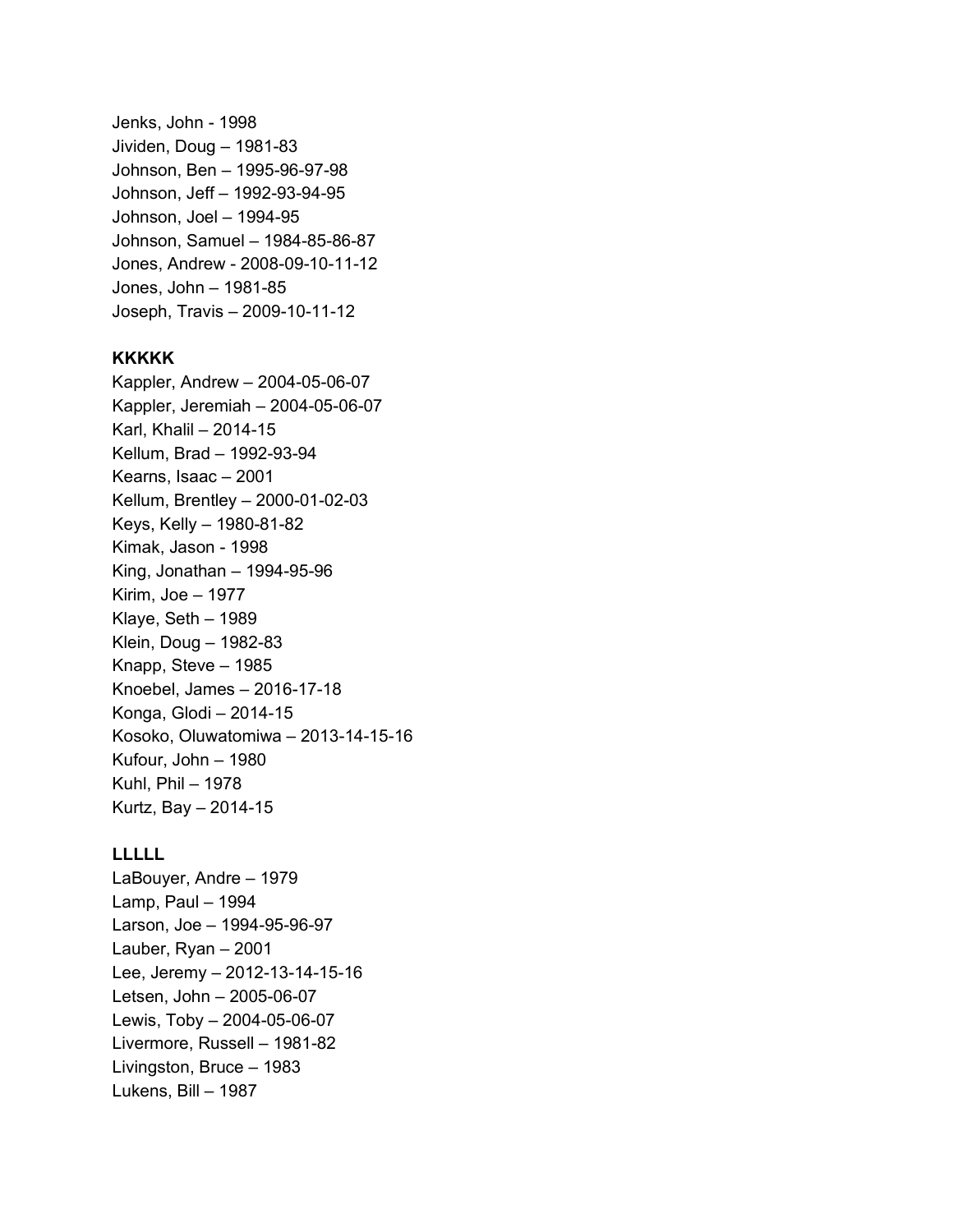Lustig, Scott – 1982-83-84-85 Luz, Edgard – 2002-03 Lyon, Ward – 1979

#### **MMMMM**

MacLean, James – 1995-96-97 Maddox, James - 2010 Madero, Andrew – 2007-08-09 Mahan, Kevin – 2002-03-04-05-06 Maharaj, David - 2014 Mandell, Chris – 2005-06-07-08-09 Maniatty, Jeff – 1993-94 Mazzei, Brady – 2013-14-15-16 Maraj, Venosh – 2004 Marquez, Roberto – 2002-03-04-05 Mascagni, Collin - 1999-2000-01-02 Masmar, Michael – 2005-06 Mason, Mike – 1993 Matei, Chris – 1996 Mbuyu, Tresor – 2016-17-18 McCall, David – 2004-05-06-07 McCann, John – 1978 McCosky, Matt - 2000 McFarlin, Josh – 1996-97 McGarry, Daniel – 2006-07-08 McGovern, Peter – 1995 McKeen, Barry – 1989 McKinney, Scott – 2010-11 McLean, Troy – 1996-97-98-99 McMahon, Paul – 1985 Mendoza, Kevin – 2015-16-17-18 Merchant, Tom – 1990-91-92-93 Meyers, Kurt – 2013-14-15-16 Meza, Andreas – 1994 Miller, Joel – 1982 Mills, Doug – 1991 Misso, Jonathan – 1992 Mitchell, Steve - 1998-99 Mitrevski, Marko – 2021SP Mizesko, Matt – 2005 Monka, Bryan – 2001-02-03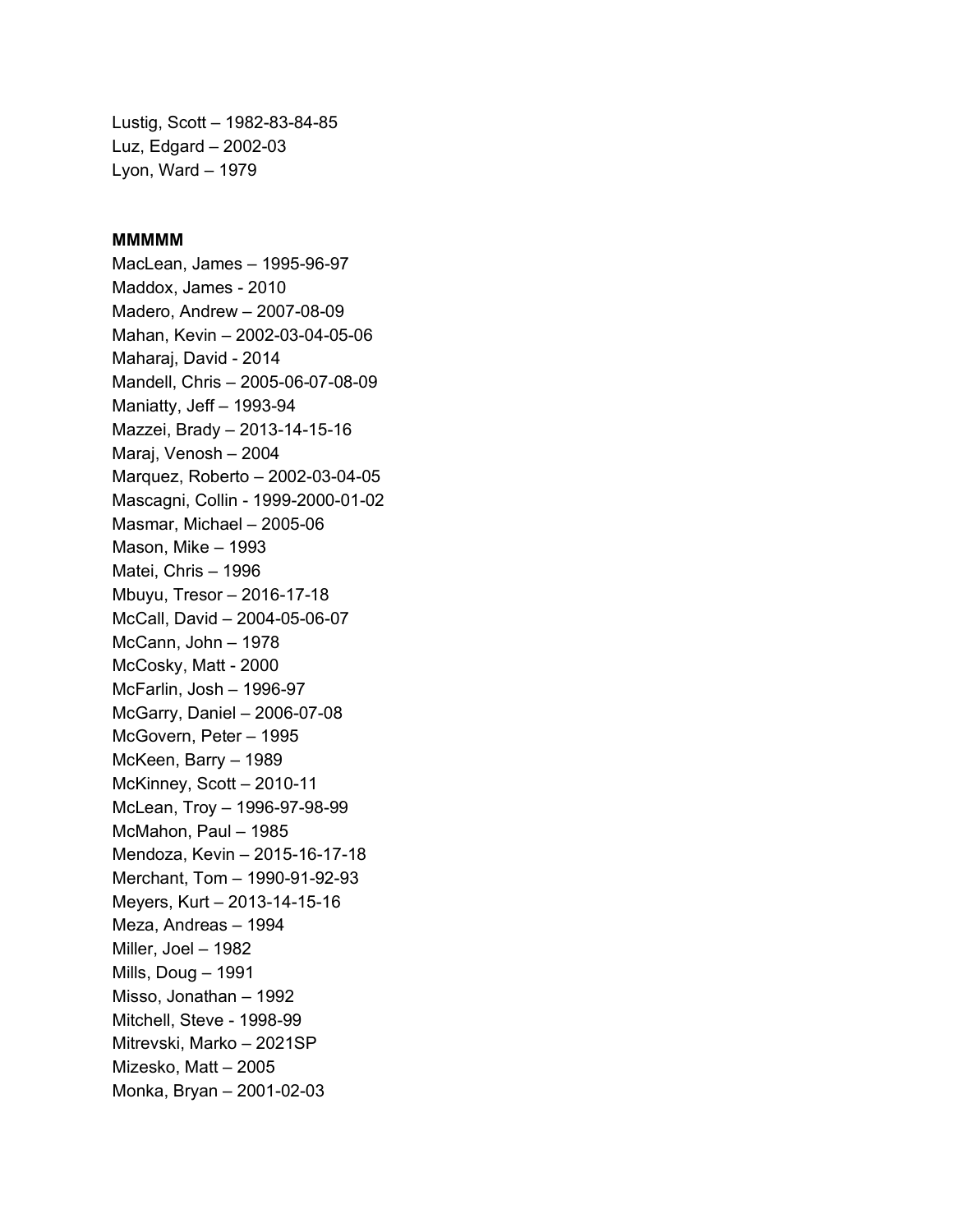Moore, John – 1977-78-80 Morris, Matt – 2002-03 Morris, Musa – 2019-2021SP Morton, Roger – 1979 Murphy, Simon – 1995 Murillo, Geovanny – 2015-16-17-18 Myers, Blake – 2018-2019-2021SP

### **NNNNN**

Nama, Bobby – 1979 Newton, Mark – 1994-95-96-97 Nhekairo, Panashe – 2007-08-09-10 Nicklas, Michael – 1985 Nimo, George – 1988-89-90 Niño, Juan F. - 2008-09-10-11 Niño, Juan J. – 2010-11-12-13 Norman, Donnie – 1979-80-81-82 Nyame, Douglas – 2007-08 Nyarko, Richard – 2010-11-12

#### **OOOOO**

Obeng, Bright – 1989 Ocha, Maurico – 2018 Ochiche, Anthony - 1999 Ogunniyi, Charles – 1992 Ogusanyi, Anthony – 1992-93-94-95 Olsen, David – 1991-92 Olsen, Paul – 1993-95 Onyango, Arnold – 2021SP Osborne, Chris – 2006-07-08-09-10 Otchere, James – 1988-89-90

### **PPPPP**

Pacella, Josh - 2011 Palladino, Gino – 1981-82-83-84 Parenta, Marko – 2003-04-05-06 Partin, Eric – 1988-89 Patrick, Sean – 1989 Patterson, Brandon – 2004-05-06-07 Pereira, Jim – 1991-92 Perkins, Ken – 1989-90 Perkins, Michael – 1985-86-87 Perry, Chase - 1999-2000-01-02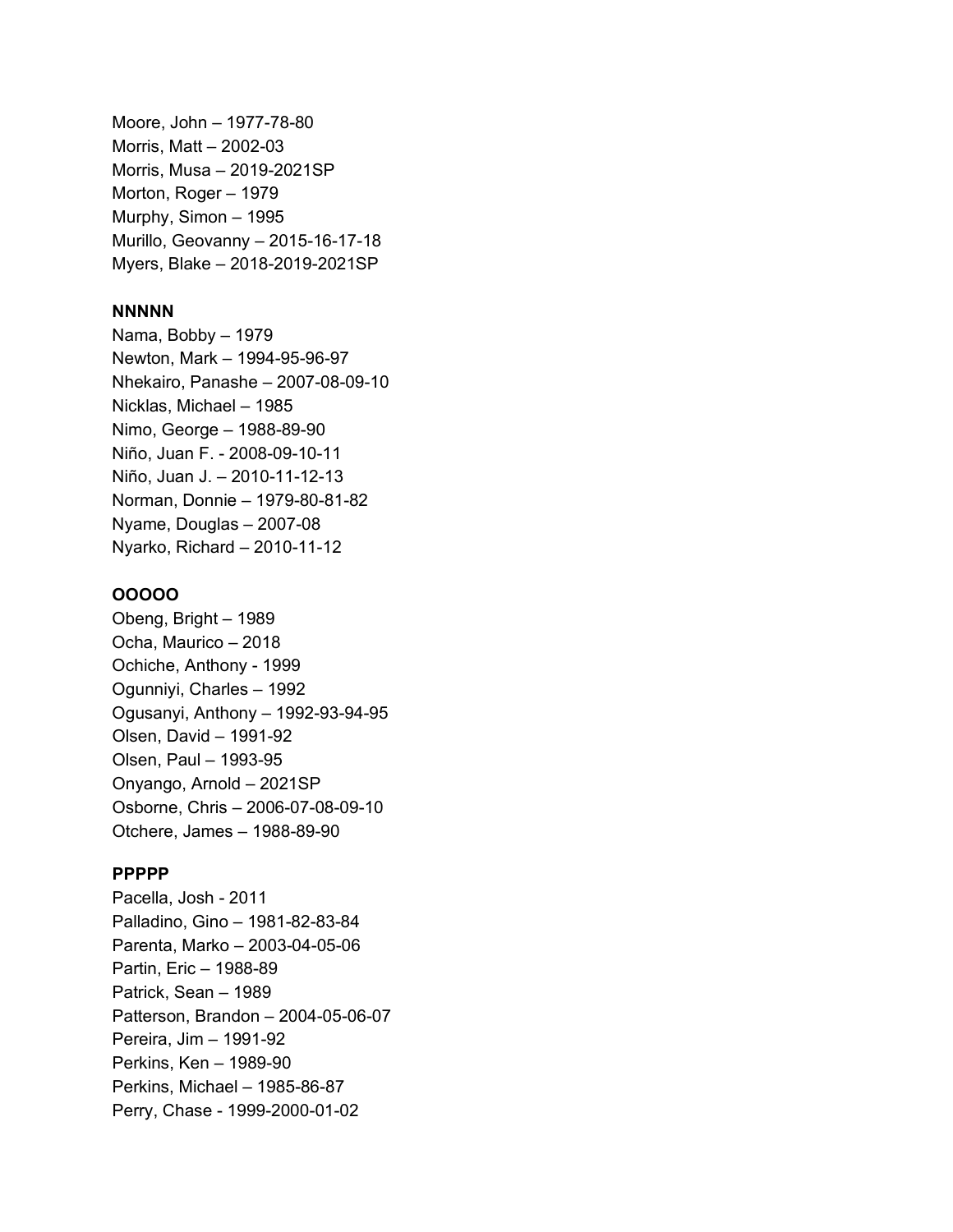Petrie, Christopher – 2004 Phillips, Chris – 2007-08-09-10-11 Phillips, Josiah – 2014-15 Phillips, Steven – 1985-86-87 Pike, Alan – 2001 Pinette, Bill – 2005-06-07-08 Piselli, Joe - 2009 Porter, Damien – 1990 Porter, Derek – 1998 Portillo, Victor – 2013-14 Posey, Rick – 1978-79-80 Price, James – 1993-94-95 Privett, Adam – 2004-05 Probst, Kyle – 2007-08-09 Prosise, Ryan – 2003-04

#### **RRRRR**

Rebsamen, Jon – 1991 Reeves, Troy - 2014 Regrutto, Ryan - 1999 Reimer, Andre - 2014 Rein, Casey – 1994 Reyes, Edgardo – 2016-17 Reyes Jr., Henry – 2011-12-13 Reynolds, Jack – 1981 Ricketts, Gary – 1997-98 Ries, Eric – 1989-90 Rivas, Michael – 1985-86-87-88 Rivas, Zack – 2021SP Roberts, Darryl – 2002-03-04-05-06 Robinson, Robbie – 1979-80 Rogers, Eli – 1994-95-96-97 Rohrer, Mike – 1995-96-97 Rojas, Rigo – 2016-17-18-19 Ross, Jay – 1978-79 Ross, Sterling – 1993 Rufner, Patrick – 1989 Ruiz, Jose – 1987

# **SSSSS**

Sabotchick, K.J. – 2001-02-03-04 Sanders, Steve – 1978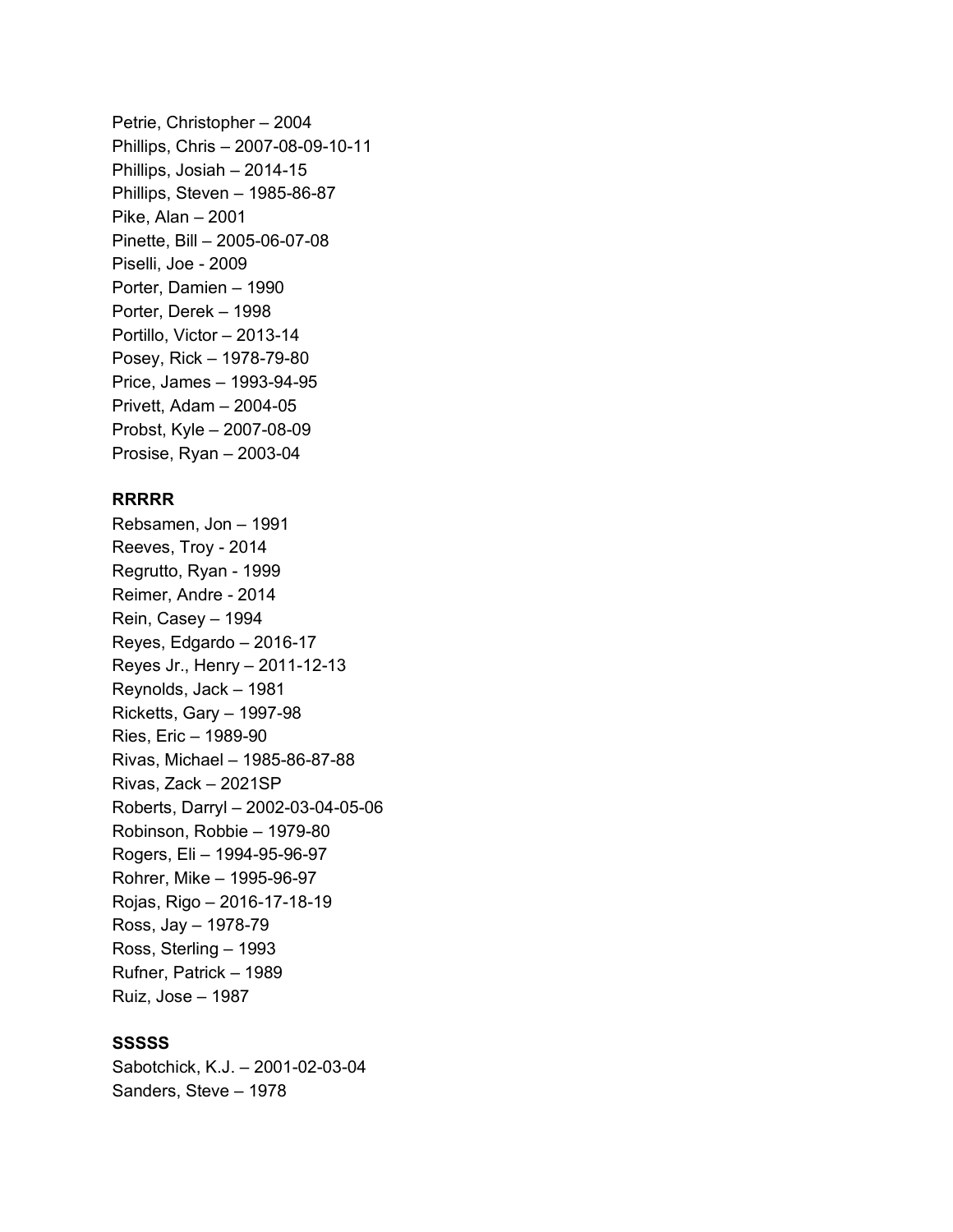Sandgren, Eric – 1982-83 Santiago, Jafeth - 2018 Sasu, John – 1988-89-90 Scheck, Andrew-2006-07-08-09 Schendel, Joshua - 2003 Schindler, Stephen – 1983-85 Schlegel, Dan – 2004-05 Schoone, Kevin – 1983 Schubert, Sam – 2018-19-2021SP Schultz, Michael – 1988-89-90-91 Schutt, Steve – 1988-89-90 Scruggs, Lee – 1983-84-85-86 Sebold, Jacob – 2011-12-13 Segarra, Pepe – 2016-17 Senitz, Mark – 1988-89-91-92 Senn, Noah – 2018-19 Shearer, David – 1989 Shellbourne, Darren – 1990-91-92-93 Shepherd, Curtis – 1989 Short, Dean - 1998-99-2000-01 Short, Murphy – 2013-14 Sibley, Walter – 1989 Siaw, Ernest – 2012-13-14 Sinclair, Matt – 1992-93-94-95 Small, Erik – 1994-95 Smith, Dean – 1982 Smith, Joey – 1986 Smith, Malik – 2019-2021SP Smith, Paul – 1993 Smith, Paul F.– 1993 Smyth, Derek – 1988 Smyth, Paul – 1991 Snook, Henock - 2008-09 Sprano, Jon – 1977-78-79-80 Sprano, Peter – 1978-79 Springs, Al – 1980-81-82 Starner, Ron – 1982-83-84-85 Stephens, Brian – 1989-90-91 Stocker, Shaun – 2017-18 Stoltzfus, Staurt – 1993 Strand, Kenny – 1991 Strawbridge, Ben - 1998-99-2000-01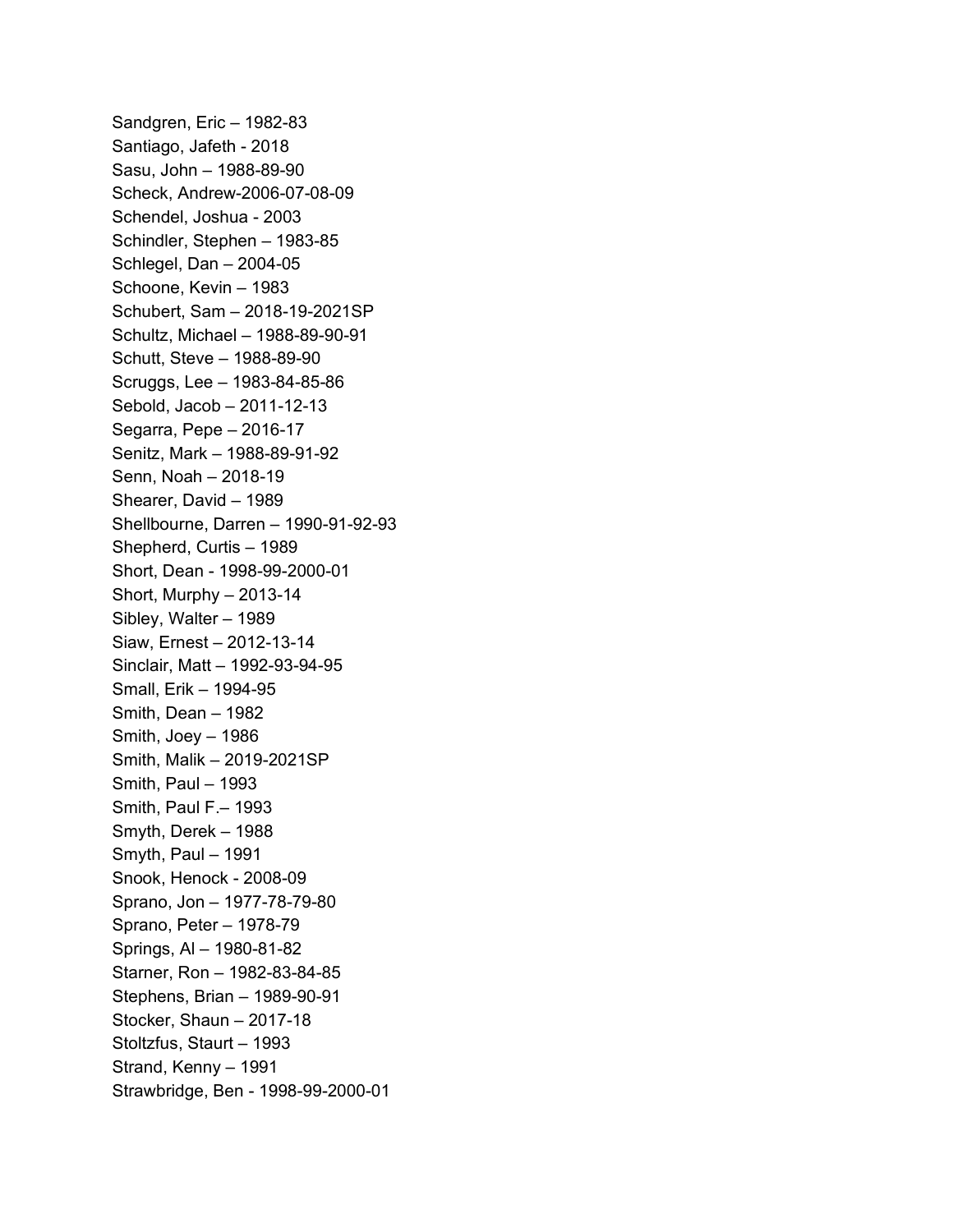Streets, Jason - 1998-99-2000-01 Streets, Jonathan – 2001 Stremovihtg, Donnie – 1985 Styles, Bradley – 1990-91-92-93 Suders, Steve – 1978-79-80 Sutarik, Scott – 2011-12-13-14 Sutton, Eugene – 1981

# **TTTTT**

Taber, Andrew – 2018-2019 Tahuona, Blessing – 2012-13-14-15 Tarnstrom, Trent – 2017-18 Taylor, Thad – 2007-08-09-10 Telesford, Osei – 2003-04-05-06-07 Terrell, Greg – 2011-12 Tetteh, Edward – 1984-85-86-87 Thienes, David – 1995-96-97-98 Thomas, Derek – 1992-93-94-95 Thomas, Tony – 1994-95-96 Tiutiu, Doran – 1991-92-93 Torres, Johnny  $-2012-13$ Trautman, Trent – 1991 Troupe, Kevin – 1979 Trumbo, Jared – 1996-97-98-99 Trumbo, Ryan – 1994-95-96-97 Turksen, Freeman – 1988-89-90-91 Tuten, George – 1979-80 Tuttle, Todd – 1984

# **VVVVV**

Valdez, Sebastian - 2019 Valle, Frank – 1985 Vanaman, Greg – 1975-76 Vanderpuye, Stanley – 1989 Verdi, Chris - 1998-99-2000-01 Verville, Alex - 2008-09-10-11 Vining, Ron – 1975-76-77-79

#### **WWWWW**

Wagner, Freider – 2019-2021SP Wagner, Rob – 1988-89-90 Wait, Tommy – 1983-86